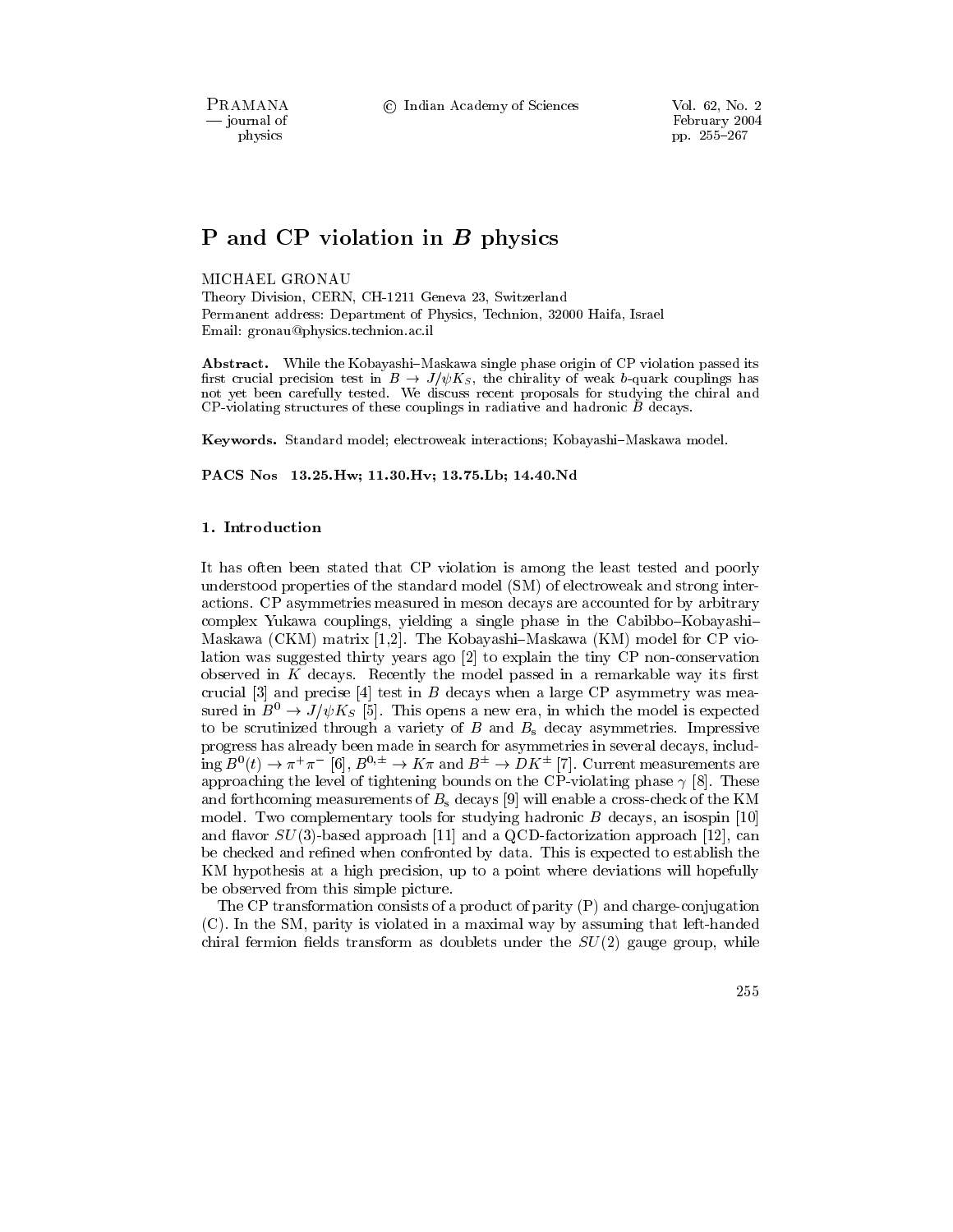right-handed fermions transform as singlets. This left-right asymmetry, which is introduced by hand in order to account for the observed low energy phenomenology, may ultimately disappear at high energies in a left-right symmetric theory [13]. This theory would hopefully explain the origin and pattern of fermion masses, mixing and CP-violating phases, which in the current model are represented by arbitrary complex Yukawa couplings. In such a theory, parity and CP violation would have a common origin in a new type of interaction responsible for fermion masses. If parity violation and the quark mass hierarchy have a common origin, then it may be anticipated that right-handed couplings grow with quark masses and are larger for b quarks than for s quarks, in contrast to the measured left-handed weak couplings. In this case the very small b couplings [14],  $|V_{cb}| = 0.04$ ,  $|V_{ub}| =$  $0.003$ , would be sensitive to right-handed interactions. In order for right-handed b couplings to be observable in the near future, the left-right symmetry scale would have to be around a TeV or several TeV [15], not far above the electroweak scale. In the absence of good experimental tests for the chirality of  $b$  quark couplings [16], such a scenario cannot be ruled out and adequate tests are desirable. This report will focus on several such tests.

I will discuss photonic and hadronic  $B$  decays, the study of which serves two purposes:

- $(1)$  Examining the chiral structure of b-quark couplings in P-odd observables.
- (2) Testing CKM phases in CP-violating observables.

Since the second topic has recently been the subject of frequent discussions [17], I will pay more attention to the first aspect, discussing it in  $\S 2$  and 3. The second topic will be addressed in  $\S 4$  while  $\S 5$  will conclude.

#### 2. The photon polarization in radiative  $B$  decays

In radiative b quark decays,  $b \to s\gamma$ , the s quark, which couples to a W in the loop, is left-chiral. Therefore, the photon is predominantly left-handed. The effective Hamiltonian for  $b \to s\gamma$  contains a dominant dipole-type operator given by [18]

$$
\mathcal{H}_{\rm rad} = -\frac{4G_{\rm F}}{\sqrt{2}} V_{tb} V_{ts}^* (C_{7L} \mathcal{O}_{7L} + C_{7R} \mathcal{O}_{7R}), \qquad (1)
$$

$$
\mathcal{O}_{7\mathrm{L},\mathrm{R}} = \frac{e}{16\pi^2} m_b \bar{s} \sigma_{\mu\nu} \frac{1 \pm \gamma_5}{2} b F^{\mu\nu},\tag{2}
$$

where the Wilson coefficients  $C_{7L}$  and  $C_{7R}$  describe the amplitudes for left- and right-handed photons, respectively. In the SM one has  $C_{7R}/C_{7L} = m_s/m_b$ . Defining the photon polarization in  $b \to s\gamma$ ,

$$
\lambda_{\gamma} \equiv \frac{|C_{7\mathrm{R}}|^2 - |C_{7\mathrm{L}}|^2}{|C_{7\mathrm{R}}|^2 + |C_{7\mathrm{L}}|^2},\tag{3}
$$

the SM predicts

$$
\lambda_{\gamma} = -1,\tag{4}
$$

256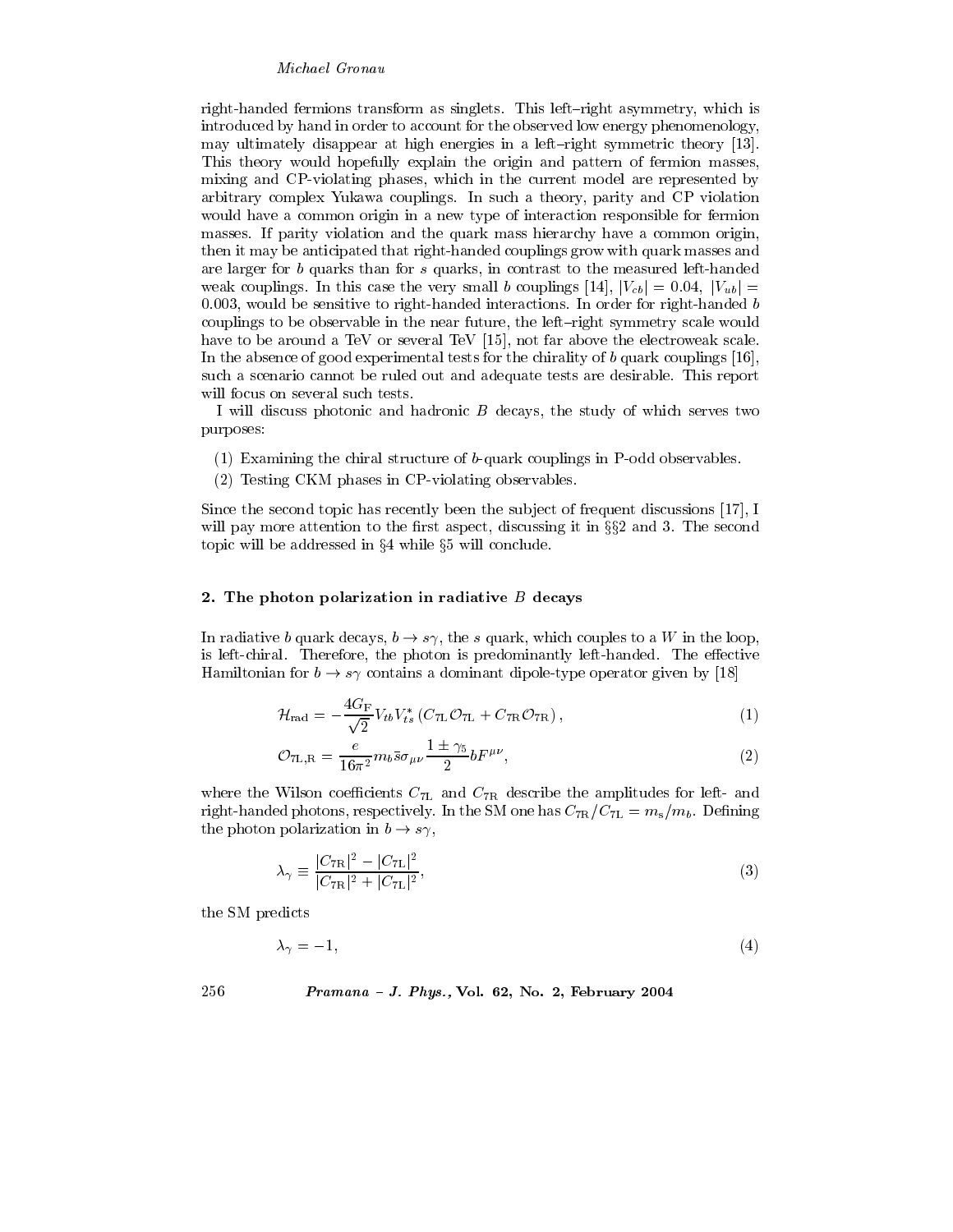where  $\mathcal{O}(m_s^2/m_b^2)$  corrections are expected to be at the per cent level. Also fourquark operators,  $O_{1,2}$  with  $(V - A)$   $(V - A)$  structure, contribute to a dominantly left-handed photon, whereas contributions from penguin operators,  $O_{3-6}$ , with a different chiral structure, involve much smaller Wilson coefficients and can be safely neglected.

As we will now argue [19], the prediction (4) for the photon polarization holds also in the presence of hadronic effects in exclusive radiative decays in which the final hadronic system carries well-defined spin and parity. Let us consider the decay of a  $\bar{B}$  meson into a strangeness +1 state  $X_s$  with spin-parity  $J^P$ , and let us denote hadronic and photonic states with helicities  $\pm 1$  by  $X_s^{R,L}$  and  $\gamma_{R,L}$ , respectively. One clearly has

$$
\langle X_{\rm s}^{\rm L} \gamma_{\rm L} | \mathcal{O}_{7\rm R} | \bar{B} \rangle = \langle X_{\rm s}^{\rm R} \gamma_{\rm R} | \mathcal{O}_{7\rm L} | \bar{B} \rangle = 0, \tag{5}
$$

while parity and rotational invariance of the strong interactions imply

$$
\langle X_{\rm s}^{\rm R} \gamma_{\rm R} | \mathcal{O}_{7\rm R} | \bar{B} \rangle = (-1)^{J-1} P \langle X_{\rm s}^{L} \gamma_{\rm L} | \mathcal{O}_{7\rm L} | \bar{B} \rangle. \tag{6}
$$

Defining weak radiative amplitudes for left- and right-polarized photons,

$$
c_i \equiv \langle X_s^i \gamma_i | \mathcal{H}_{\text{rad}} | \bar{B} \rangle, \quad i = \text{L}, \text{R}, \tag{7}
$$

one obtains

$$
\frac{c_{\rm L}}{c_{\rm R}} = (-1)^{J-1} P \frac{C_{7\rm L}}{C_{7\rm R}} \Rightarrow \frac{|c_{\rm R}|^2 - |c_{\rm L}|^2}{|c_{\rm R}|^2 + |c_{\rm L}|^2} = \frac{|C_{7\rm R}|^2 - |C_{7\rm L}|^2}{|C_{7\rm R}|^2 + |C_{7\rm L}|^2}.
$$
(8)

Thus, both in inclusive radiative B decays and in exclusive decays to  $J<sup>P</sup>$  states. there is a prediction for the photon polarization in terms of the ratio of Wilson coefficients. The prediction (4) holds in the SM at the per cent level. It is amusing to note that, while the current calculation of the measured inclusive rate has not yet achieved a level of 10% in spite of great efforts [18], the more precisely predicted photon chirality has not yet been put to an experimental test.

The photon polarization prediction is very sensitive to new physics effects. In several extensions of the SM the photon in  $b \to s\gamma$  acquires an appreciable righthanded component due to chirality flip along a heavy fermion line in the electroweak loop. Two well-known examples of such extensions are the left-right-symmetric model and the unconstrained minimal supersymmetric standard model. In the first model, chirality flip along the t-quark line in the loop involves  $W_L-W_R$  mixing [20], while in the second scheme a chirality flip along the gluino line in the loop involves left-right squark mixing [21]. In both types of models it was found that, in certain allowed regions of the parameter space, the photons emitted in  $b \to s\gamma$  can be largely right polarized without affecting substantially the SM prediction for the inclusive radiative decay rate. This situation calls for an independent measurement of the photon polarization.

Several ways were proposed for measuring photon helicity effects in radiative B decays. We will briefly describe three early suggestions. The first two proposals are sensitive to interference between left and right polarization amplitudes; they can be used to forbid a large interference at present  $B$  factories. This may exclude certain

Pramana - J. Phys., Vol. 62, No. 2, February 2004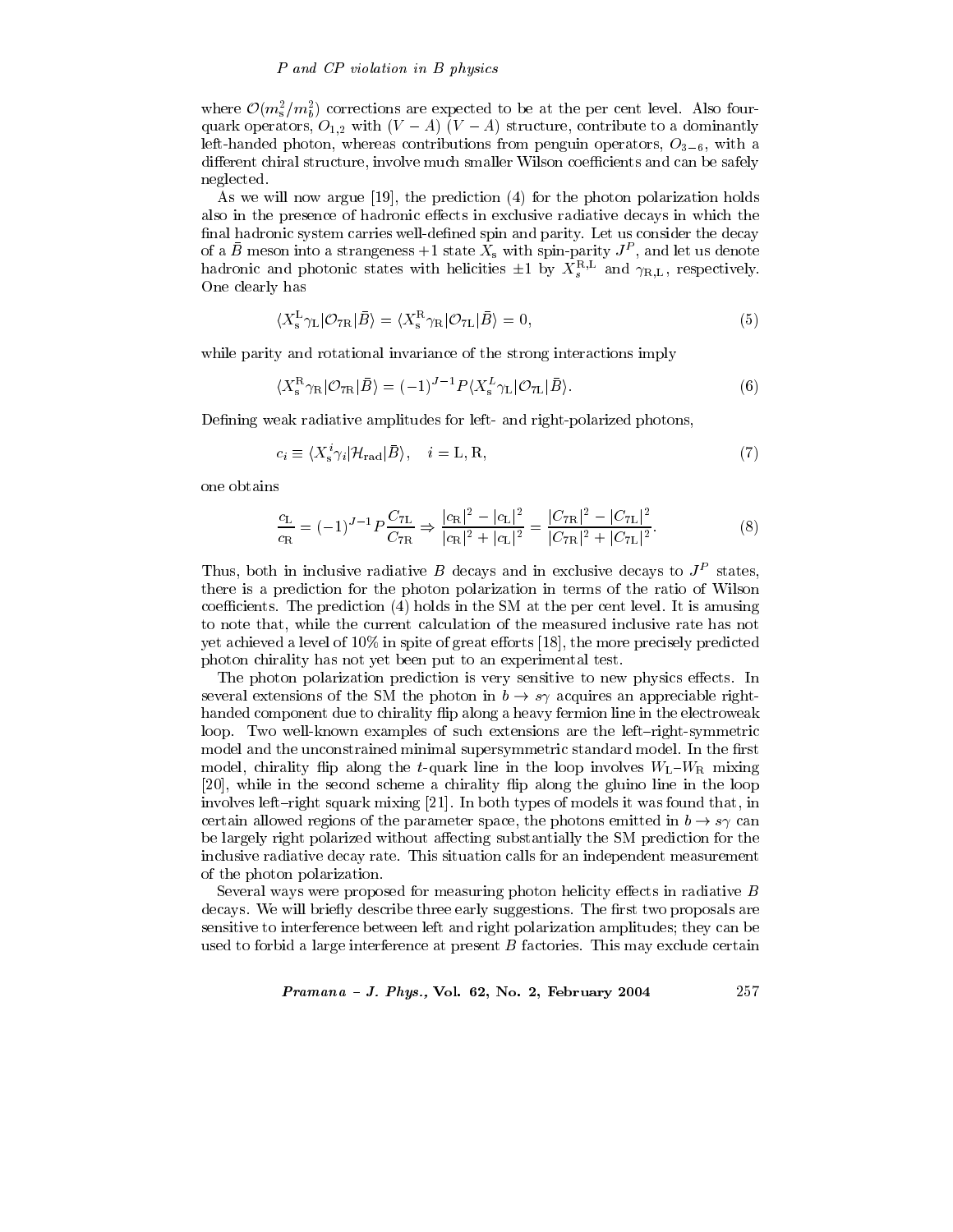parameters in left-right-symmetric and SUSY models. The third method, which measures the photon polarization directly, requires an extremely high luminosity  $e^+e^-$  Z factory. Finally, we will focus our attention on a recent proposal to measure the photon polarization, which is feasible at currently operating  $B$  factories.

# 2.1 CP asymmetry in  $B^0(t) \to X_{s(d)}^{\text{CP}} \gamma$

Consider the time-dependent rate of [22]  $B^0(t) \rightarrow X_{s(d)}^{\text{CP}} \gamma$ , where  $X_s^{\text{CP}} = K^{*0} \rightarrow$  $K_S \pi^0$  or  $X_d^{\text{CP}} = \rho^0 \to \pi^+ \pi^-$ . The time-dependent CP asymmetry follows from an interference between  $B^0$  and  $\bar{B}^0$  decay amplitudes into a common state of definite photon polarization, and is proportional to  $C_{7R}/C_{7L}$ . For instance, in the SM the asymmetry in  $B^0(t) \to f$ ,  $f = K^{*0}\gamma \to (K_S \pi^0) \gamma$ , is given by

$$
\mathcal{A}(t) \equiv \frac{\Gamma(B^0(t) \to f) - \Gamma(\bar{B}^0(t) \to f)}{\Gamma(B^0(t) \to f) + \Gamma(\bar{B}^0(t) \to f)} = \frac{2C_{7L}C_{7R}}{C_{7L}^2 + C_{7R}^2} \sin 2\beta \sin(\Delta mt). \tag{9}
$$

The ratio  $C_{7R}/C_{7L}$  is expected to be a few per cent in the SM, whereas it may be much larger in extensions of the SM [22].

## 2.2 Angular distribution in  $\bar{B} \to \bar{K}^* \gamma \to \bar{K} \pi e^+ e^-$

Consider the decay distribution in this process as a function of angle  $\phi$  between the  $K\pi$  and  $e^+e^-$  planes, where the photon can be virtual [23] or real, converting in the beam pipe to an electron-positron pair [24]. The  $e^+e^-$  plane acts as a polarizer, the distribution in  $\phi$  is isotropic for purely circular polarization, and the angular distribution is sensitive to interference between left and right polarization. One finds

$$
\frac{d\sigma}{d\phi} \propto 1 + \xi \frac{C_{7L} C_{7R}}{C_{7L}^2 + C_{7R}^2} \cos(2\phi + \delta),\tag{10}
$$

where the parameters  $\xi$  and  $\delta$  are calculable and involve hadronic physics.

# 2.3 Forward-backward asymmetry in  $\Lambda_b \to \Lambda \gamma \to p \pi \gamma$

258

The forward-backward asymmetry of the proton with respect to the  $\Lambda_b$  in the  $\Lambda$  rest frame is proportional to the photon polarization [25]. Using polarized  $\Lambda_b$ s from extremely high luminosity  $e^+e^-$  Z factories, one can also measure the forward-backward asymmetry of the  $\Lambda$  momentum with respect to the  $\Lambda_b$  boost axis [26]. This asymmetry is proportional to the product of the  $\Lambda_b$  and photon polarizations.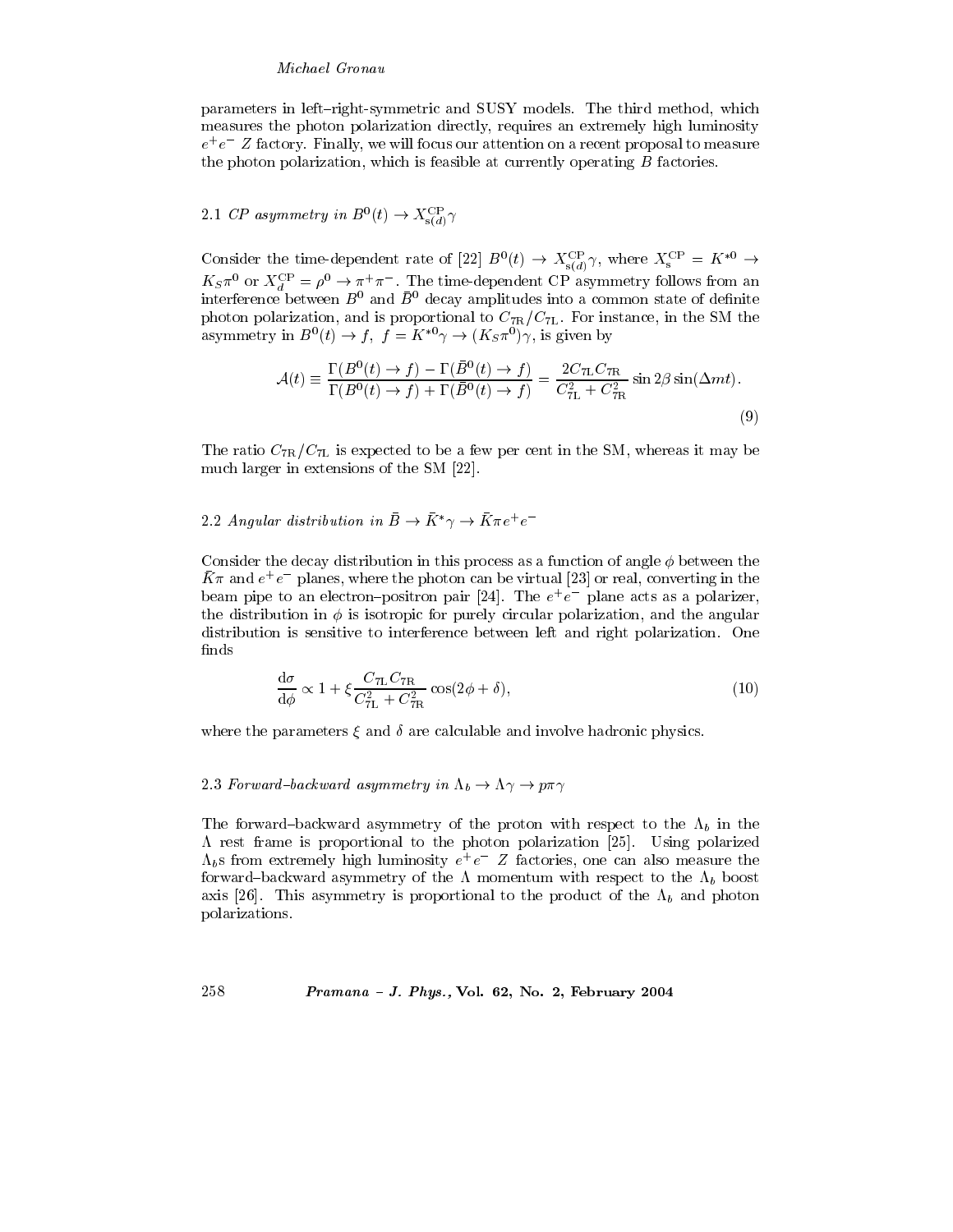#### 2.4 Angular distribution in  $B \to K_1(1400)\gamma \to K\pi\pi\gamma$

Radiative decays into an excited tensor meson resonance state,  $K_2^*(1430)$ , identified through its  $K\pi$  decay mode, were observed by the CLEO [27] and Belle [28] Collaborations. The Belle Collaboration also observed a  $K\pi\pi$  resonant structure above an invariant mass of 1.2 GeV, consistent with a large mixture of  $K_1(1400) \rightarrow K^*\pi$ . We will show that a detailed angular analysis of  $K\pi\pi\gamma$  events can be used to study the photon polarization.

First, we point out [29] that, in order to measure the photon polarization  $\lambda_{\gamma}$ in radiative  $B$  decays through the recoil hadron distribution, one requires that the hadrons consist of at least three particles. This necessary condition follows from the simple fact that  $\lambda_{\gamma}$  is parity-odd. Consequently, the hadronic quantity multiplying  $\lambda_{\gamma}$  in the decay distribution must be P-odd. The pseudoscalar quantity, which contains the smallest number of hadron momenta, is a triple product that requires three hadrons recoiling against the photon. The idea is then to measure an expectation value  $\langle \vec{p}_{\gamma} \cdot (\vec{p}_1 \times \vec{p}_2) \rangle$ , where  $\vec{p}_1$  and  $\vec{p}_2$  are momenta of two of the hadrons in the centre-of-mass frame of the recoil hadrons. Since the triple product is also time-reversal-odd, a non-zero expectation value requires a phase due to final state interactions. The final state interaction phase is calculable in the special case that the decay occurs through two isospin-related intermediate  $K^*$  resonance states. This is the case that we will discuss now  $[19,29]$ .

Consider the decays  $B^+ \to K_1^+(1400)\gamma$  and  $B^0 \to K_1^0(1400)\gamma$ , where  $K_1^+$  and  $K_1^0$  are observed through

$$
K_1^+(1400) \to \begin{cases} K^{*+}\pi^0\\ K^{*0}\pi^+ \end{cases} \to K^0\pi^+\pi^0,
$$
  

$$
K_1^0(1400) \to \begin{cases} K^{*+}\pi^-\\ K^{*0}\pi^0 \end{cases} \to K^+\pi^-\pi^0,
$$
 (11)

with a branching ratio  $\mathcal{B}(K_1 \to K^*\pi) = 0.94 \pm 0.06$  [14]. In both charged and neutral  $K_1$  decays, two Breit-Wigner amplitudes interfere through intermediate  $K^{*+}$  and  $K^{*0}$ . Decays to  $\rho K$ , with  $\mathcal{B}(K_1 \rightarrow \rho K) = 0.03 \pm 0.03$  [14], will be neglected at this point. The two  $K^*$  amplitudes are related by isospin; therefore phases other than the two Breit-Wigner phases cancel. The decay  $K_1 \rightarrow K^* \pi$ is dominated by an  $S$  wave and involves a small  $D$  wave amplitude, where the  $D/S$  ratio of rates is  $|A_D/A_S|^2 = 0.04 \pm 0.01$  [14]. Using Lorentz invariance, it is straightforward to write down the decay amplitude for  $B \to (K \pi \pi)_{K_1} \gamma$ , and to calculate the decay distribution in the  $K_1$  rest frame [19,29],

$$
\frac{d\Gamma}{ds_{13}ds_{23}d\cos\theta} \propto |\vec{J}|^2 (1 + \cos^2\theta) + \lambda_\gamma 2 \operatorname{Im}(\hat{n} \cdot (\vec{J} \times \vec{J}^*)) \cos\theta. \tag{12}
$$

The vector  $\vec{J}$  is an antisymmetric function of the two pion momenta  $p_1$ ,  $p_2$ and of the K momentum  $p_3$ . It involves a Breit-Wigner function  $B(s)$  =  $(s - m_{K^*}^2 - i m_{K^*} \Gamma_{K^*})^{-1}$  of  $s_{i3} = (p_i + p_3)^2$   $(i = 1, 2)$ . The angle  $\theta$  lies between the normal to the decay plane  $\hat{n} \equiv (\vec{p}_1 \times \vec{p}_2)/|\vec{p}_1 \times \vec{p}_2|$  and  $-\vec{p}_\gamma$ , all measured in the  $K_1$  rest frame. A useful definition of the normal is in terms of the slow and fast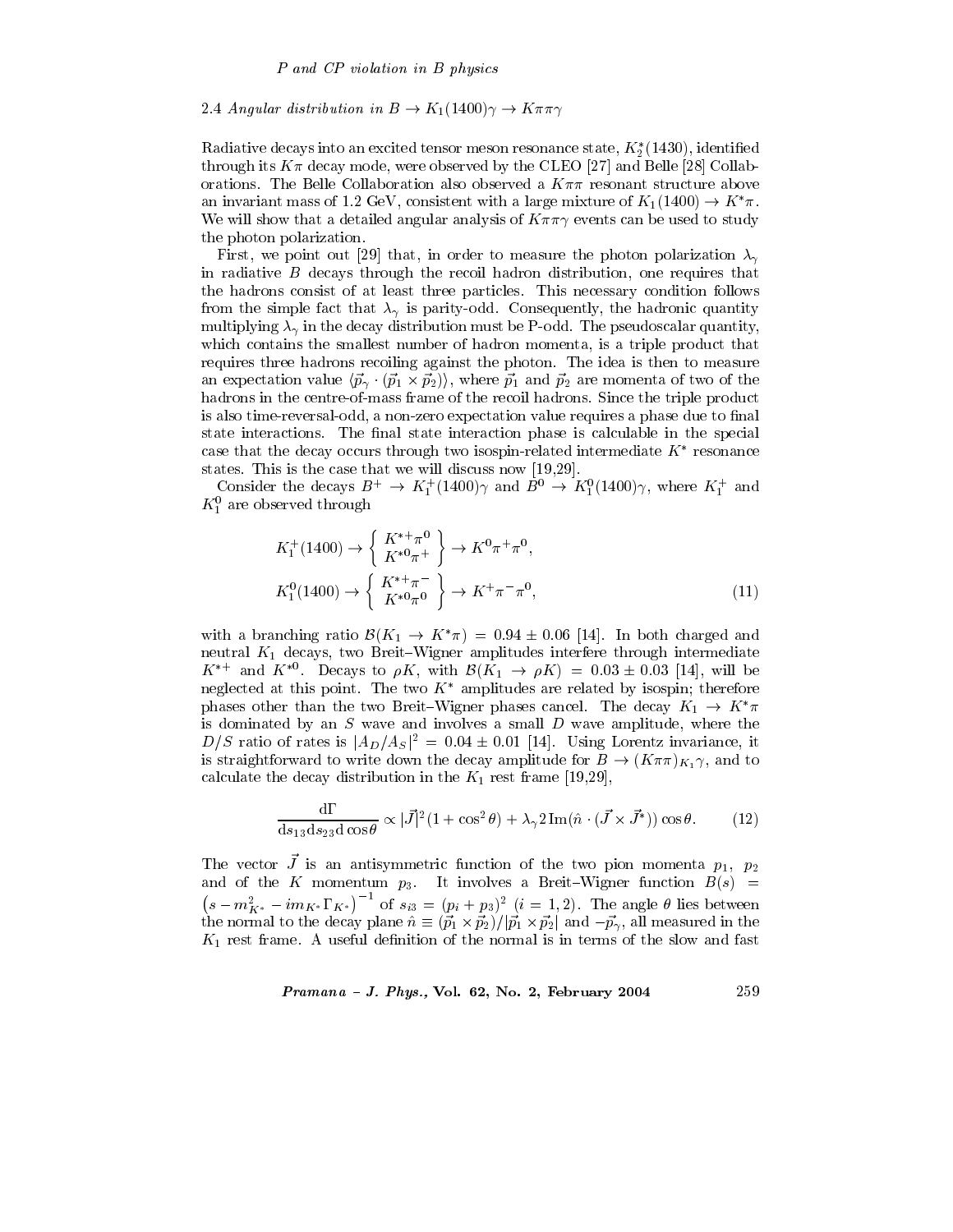pion momenta,  $(\vec{p}_{slow} \times \vec{p}_{fast})/|\vec{p}_{slow} \times \vec{p}_{fast}|$ . The angle between this normal and  $-\vec{p}_{\gamma}$  will be denoted by  $\theta$ .

The decay distribution exhibits an up-down asymmetry of the photon momentum with respect to the  $K_1$  decay plane. The asymmetry is proportional to the photon polarization. When integrating over the entire Dalitz plot one finds

$$
\mathcal{A}_{\text{up-down}} \equiv \frac{\int_0^{\pi/2} \frac{d\Gamma}{d\cos\theta} d\cos\tilde{\theta} - \int_{\pi/2}^{\pi} \frac{d\Gamma}{d\cos\theta} d\cos\tilde{\theta}}{\int_0^{\pi} \frac{d\Gamma}{d\cos\theta} d\cos\tilde{\theta}} = (0.33 \pm 0.05)\lambda_{\gamma}.
$$
\n(13)

The uncertainty follows from experimental errors in the  $\rho K$  amplitude and in the  $K^*\pi$  D-wave amplitude. In the SM, where  $\lambda_{\gamma} \approx -1$ , the asymmetry is  $(33 \pm 5)\%$ and the polarization signature is unambiguous: in  $B^-$  and  $\bar{B}^0$  decays the photon prefers to be emitted in the hemisphere of  $\vec{p}_{slow} \times \vec{p}_{fast}$ , while in  $B^+$  and  $B^0$  it is more likely to be emitted in the opposite hemisphere.

The  $K\pi\pi$  invariant mass region above 1.2 GeV contains in addition to  $K_1(1400)$ other K resonances: an axial-vector  $K_1(1270)$ , a vector  $K^*(1410)$ , a tensor  $K_2^*(1430)$  and higher resonance states. In order to avoid interference between  $K_1(1400)$  and  $K_1(1270)$ , one would have to study the region  $m(K\pi\pi) = 1400-1550$ MeV. The  $K^*(1410)$  state leads to no up-down asymmetry, while the  $K_2^*(1430)$ involves a small asymmetry [29]. These two resonances dilute the overall up-down asymmetry in this mass range compared to the asymmetry from  $K_1(1400)$ ; however, they do not affect the sign of the asymmetry. Thus, a first crude measurement of merely the sign of the photon polarization can be made using an integrated sample of  $K\pi\pi\gamma$  events. In order to improve the efficiency, one would have to isolate events from  $K_1(1400)$ , where the asymmetry is largest. A procedure for achieving this goal by studying decay angular distributions is described in [19].

Assuming then that  $B \to K_1(1400)\gamma \to K\pi\pi\gamma$  events involving one neutral pion [30] can be effectively isolated, one may check the feasibility of measuring the photon polarization at currently operating B factories. A  $3\sigma$  measurement of a  $33\%$  updown asymmetry requires about 80 reconstructed  $B \to K_1(1400)\gamma \to K\pi\pi\gamma$  events, including charged and neutral  $B$  and  $\overline{B}$  decays. Fewer events may be needed using the full  $\tilde{\theta}$  dependence. Assuming  $\mathcal{B}(B \to K_1 \gamma) = 0.7 \times 10^{-5}$  [31], including known  $K_1$  and  $K^*$  branching ratios to the relevant charge states, and allowing another order of magnitude for experimental efficiencies, resolution and background, one finds that this number of reconstructed events can be obtained from a total of  $2 \times 10^8$  BB pairs, including charged and neutrals. This number has already been produced at  $e^+e^-$  colliders. In order to measure  $\lambda_{\gamma}$  to about 15%, which is the level of precision of the theoretical result (13), one would need about  $10^9$  BB pairs.

#### 3. Chirality tests in hadronic B decays

260

As mentioned in the introduction, the chirality of weak b quark couplings has not yet been put to a test in hadronic B decays. In semileptonic decays  $B \to (D^* \to D\pi)e\overline{\nu}$ , angular decay distributions are sensitive to a  $W_L-W_R$  mixing amplitude, in which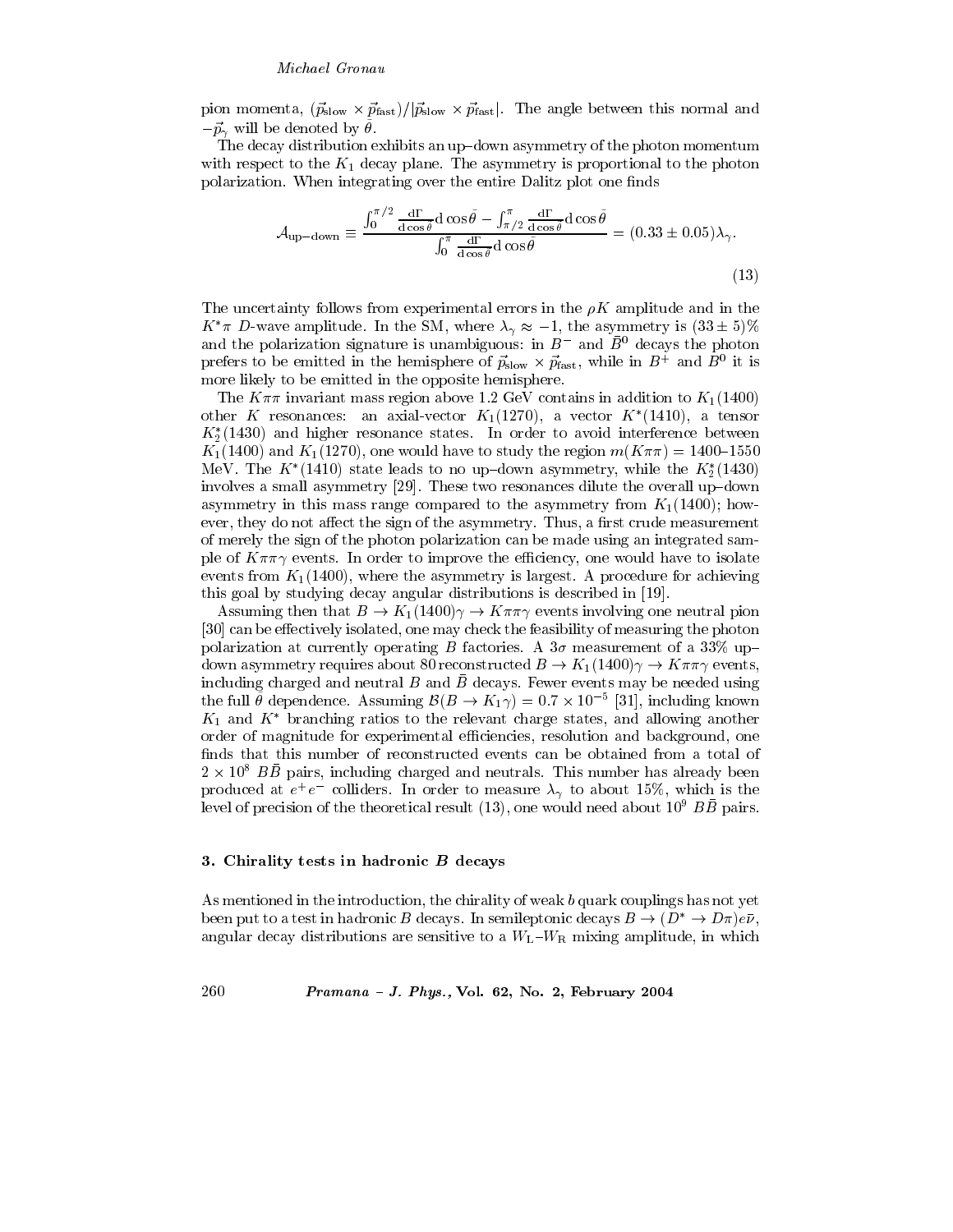the  $b \to c$  coupling is  $V + A$  and the leptonic current is  $V - A$ . These measurements [32] set upper bounds on  $W_L-W_R$  mixing; however, it cannot distinguish between  $W<sub>L</sub>$  and  $W<sub>R</sub>$  exchange, in which quark and lepton currents have equal chiralities [33]. Such a distinction requires a parity-odd observable, which cannot be constructed from two-body hadronic  $D^*$  decays.

In the present section we will discuss a method for testing  $V - A$  in b-quark couplings by studying hadronic  $B$  decays involving a vector meson and an axial-vector meson,  $B \to D^*a_1$ , in which the axial vector meson decays to three pseudoscalars. The idea is similar to that used to measure the photon or the  $K_1$  chirality in  $B \to K_1 \gamma$ . In order to calculate helicity amplitudes in  $B \to D^* a_1$ , we will assume factorization and heavy quark symmetry. Predictions following from this assumption have recently been tested experimentally in  $B$  decays to two vector mesons,  $B \to D^*\rho$ . Let us therefore start with a discussion of this process.

## 3.1 Helicity amplitudes in  $\bar{B}^0 \to D^{*+} \rho^-$

The decays  $\bar{B}^0 \to D^{*+}$  ( $\to D^0 \pi^+$ )  $\rho^-$  ( $\to \pi^- \pi^0$ ), in which each of the two vector mesons decays to two spinless particles whose momenta are measured, can be used to study the vector meson polarization [34]. Using an angular momentum decomposition, the decay amplitude can be written in terms of three helicity amplitudes,  $H_0$ ,  $H_+$ ,  $H_-$ , corresponding to the three polarization states of the vector mesons,

$$
A = \frac{3}{2\sqrt{2\pi}} \left[ H_0 \cos\theta_1 \cos\theta_2 + \frac{1}{2} (H_+ e^{i\phi} + H_- e^{-i\phi}) \sin\theta_1 \sin\theta_2 \right].
$$
 (14)

Here  $\theta_1$  and  $\theta_2$  are the angles between each of the two vector mesons momenta in the  $B$  rest frame and the momenta of the corresponding daughter particles in the decaying vector mesons rest frame;  $\phi$  is the angle between the D<sup>\*</sup> and  $\rho$  decay planes. In the above we use a convention in which the normalized decay angular distribution is given by  $|A|^2$ ,

$$
\frac{1}{\Gamma} \frac{d^3 \Gamma}{d \cos \theta_1 \cos \theta_2 d\phi} = |A|^2 \Rightarrow |H_0|^2 + |H_+|^2 + |H_-|^2 = 1.
$$
 (15)

The decay distribution is symmetric under  $(H_0, H_+, H_-) \rightarrow (H_0^*, H_-^*, H_+^*),$ implying that rates into left and right polarizations,  $|H_{-}|^2$  and  $H_{+}|^2$  respectively, are indistinguishable. Namely, one cannot distinguish in this process between leftand right-polarized vector mesons. As mentioned before, this follows from the lack of a parity-odd observable when each of the vector mesons decays into two spinless particles. Thus, while the rate into longitudinally polarized state  $|H_0|^2$  can be measured, only the magnitude of  $|H_+|^2 - |H_-|^2$  is measurable, but not its sign.

The following values were reported very recently by the CLEO Collaboration  $|35|$ :

$$
|H_0| = 0.941 \pm 0.009 \pm 0.006,|H_+| \text{ or } |H_-| = 0.107 \pm 0.031 \pm 0.011,|H_-| \text{ or } |H_+| = 0.322 \pm 0.025 \pm 0.016.
$$
\n(16)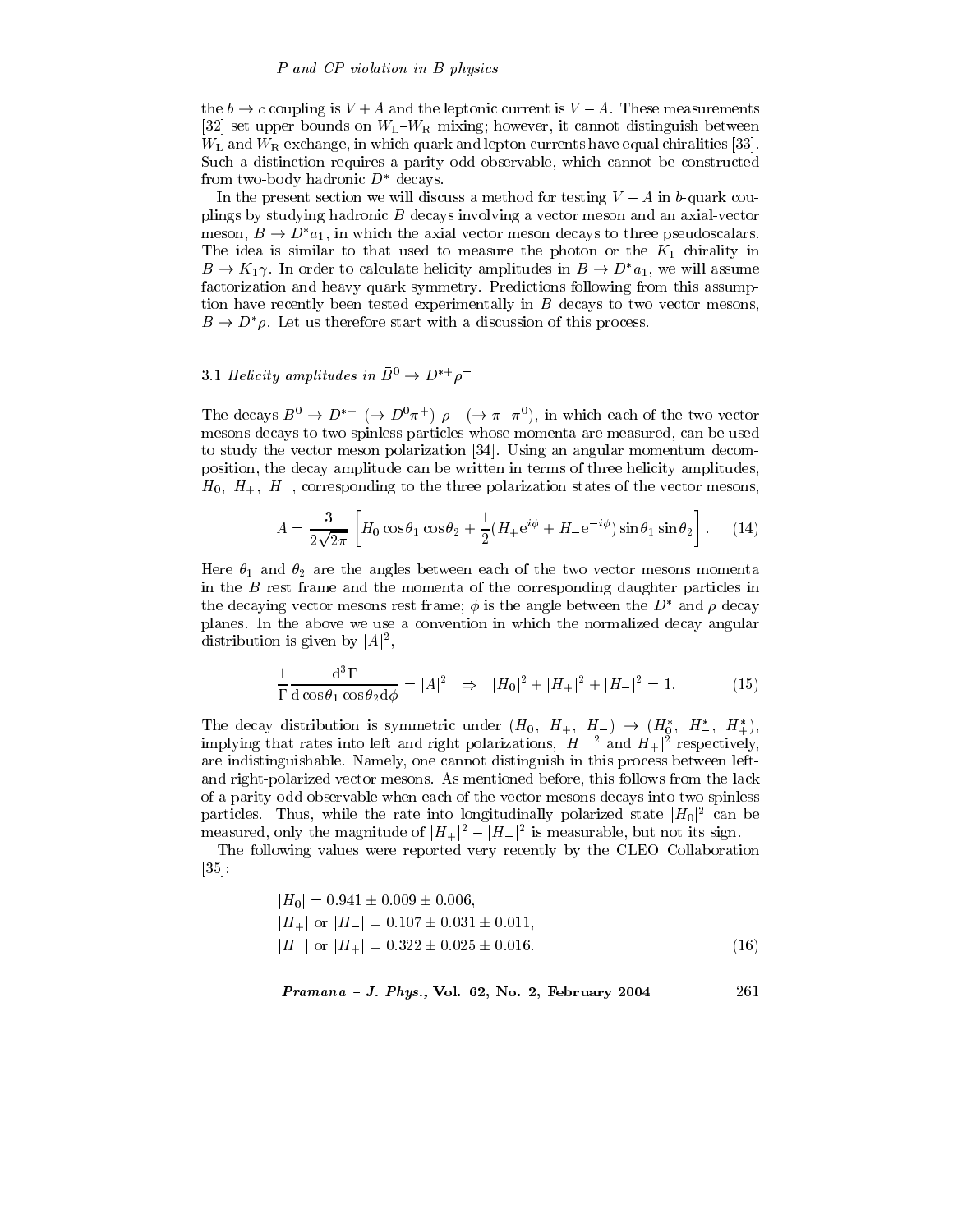In their report the collaboration quotes a value for  $|H_+|$ , which is smaller than  $|H_{-}|$ , assuming that  $D^*$  predominantly carries the chirality of the c quark, as would follow from a  $\bar{c}\gamma_\mu(1-\gamma_5)b$  coupling. It is important to check this assumption experimentally.

The three helicity amplitudes  $H_{0,\pm}$  can be calculated using factorization and heavy quark symmetry [36]. In this approximation, the three normalized amplitudes can be written in terms of meson mass. For a  $\bar{c}\gamma_\mu(1-\gamma_5)b$  current one finds [37]

$$
H_0 = \left(1 + \frac{4y}{y+1} \epsilon^2\right)^{-1/2},
$$
  
\n
$$
H_{\pm} = \left(1 \mp \sqrt{\frac{y-1}{y+1}}\right) \epsilon \left(1 + \frac{4y}{y+1} \epsilon^2\right)^{-1/2},
$$
\n(17)

where  $y \equiv (m_B^2 + m_{D^*}^2 - m_\rho^2)/2m_B m_{D^*} = 1.476$ ,  $\epsilon \equiv m_\rho/(m_B - m_{D^*}) = 0.236$ . Thus, the values

$$
|H_0| = 0.940, \quad |H_+| = 0.125, \quad |H_-| = 0.318,\tag{18}
$$

are obtained, in good agreement with (16). One expects deviations from factorization in the amplitudes  $H_{\pm}$  which are subleading in  $1/m_b$ . The above predictions of the standard model apply to  $\bar{B}^0$  decays, while in  $B^0$  decays the values of  $|H_+|^2$ and  $|H_{-}|^2$  are interchanged. In the case of a  $\bar{c}\gamma_{\mu}(1+\gamma_5)b$  current, the roles of  $|H_{+}|$ and  $|H_{-}|$  are interchanged. Thus, while the measured value of  $|H_{0}|$  is in excellent agreement with the SM prediction using factorization and heavy quark symmetry, measurements of  $|H_+|$  cannot distinguish between  $V-A$  and  $V+A$  currents. The present experimental precision allows also for an admixture of the two chiralities in the  $b \to c$  coupling.

# 3.2 Chirality test in  $\bar{B}^0 \to D^{*+} a_1^-$

A large sample of 18000  $\pm$  1200 partially reconstructed  $\bar{B}^0 \rightarrow D^{*+}a_1^-$  events, combining this mode with its charge-conjugate, was reported very recently by the BABAR Collaboration [38]. The  $a_1$  was reconstructed via the decay chain  $a_1^- \rightarrow \rho^0 \pi^-$ ,  $\rho^0 \rightarrow \pi^+ \pi^-$ , while the  $D^*$  was identified by a slow pion. We will now show that the  $D^*$  chirality can be determined from a suitable angular decay distribution [39]. We will only assume an S-wave  $\rho^0 \pi^-$  structure, without using the  $a_1$  resonance shape and width, which involve a large uncertainty [14]. A small  $D$ -wave correction can also be incorporated in the calculation.

The decay amplitude for this process is written in terms of weak helicity amplitudes  $H'_i$ , in analogy with  $(14)$ ,

$$
A(\bar{B}^0 \to D^{*+}\pi^-(p_1)\pi^-(p_2)\pi^+(p_3)) = \sum_{i=0,+,-} H'_i A_i.
$$
 (19)

The strong amplitude  $A_i$  involves two terms, corresponding to two possible ways of forming a  $\rho$  meson from  $\pi^{+}\pi^{-}$  pairs, each of which can be written in terms of two invariant amplitudes: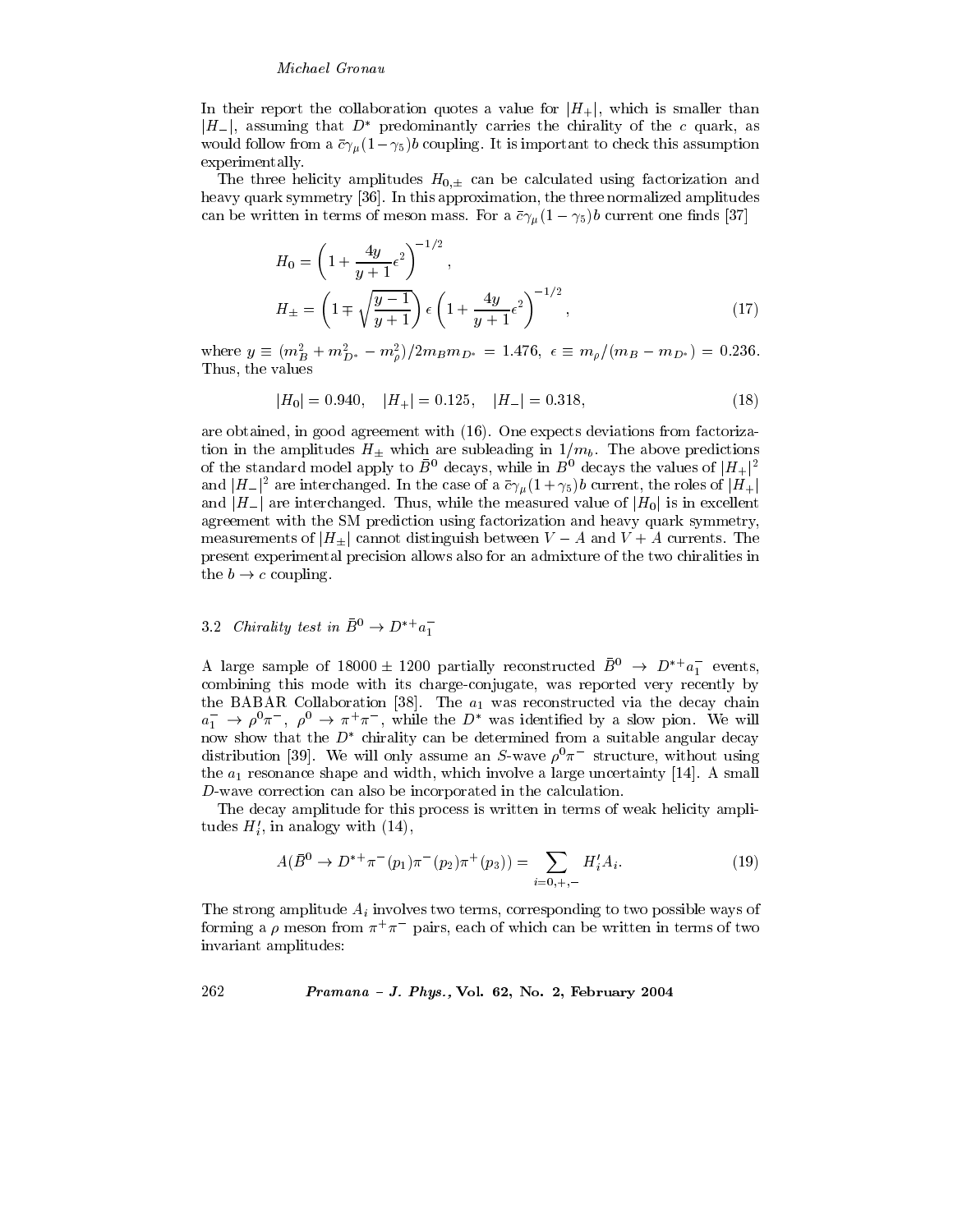P and CP violation in B physics

$$
A(a_1(p,\varepsilon) \to \rho(p',\varepsilon')\pi) = A(\varepsilon \cdot \varepsilon'^*) + B(\varepsilon \cdot p')(\varepsilon'^* \cdot p),\tag{20}
$$

convoluted with the amplitude for  $\rho^0(\varepsilon') \to \pi^+(p_i)\pi^-(p_j)$ , which is proportional to  $\varepsilon' \cdot (p_i - p_j)$ . One finds

$$
A(a_1^-(p,\varepsilon) \to \pi^-(p_1)\pi^-(p_2)\pi^+(p_3))
$$
  
 
$$
\propto C(s_{13}, s_{23})(\varepsilon \cdot p_1) + (p_1 \leftrightarrow p_2),
$$
 (21)

$$
C(s_{13}, s_{23}) = [A + Bm_{a_1}(E_3 - E_2)]B_{\rho}(s_{23}) + 2AB_{\rho}(s_{13}), \qquad (22)
$$

where  $s_{ij} = (p_i + p_j)^2$ ,  $B_\rho(s_{ij}) = (s_{ij} - m_\rho^2 - i m_\rho \Gamma_\rho)^{-1}$ , and pion energies are given in the  $a_1$  rest frame. The amplitudes A and B are related to S- and D-wave  $\rho \pi$ amplitudes. When neglecting the small  $D$ -wave amplitude [14], they obey [40]

$$
B = -A \left( 1 - \frac{m_{\rho}}{E_{\rho}} \right) \frac{E_{\rho}}{m_{\rho} \vec{p}_{\rho}^2}.
$$
 (23)

Defining an angle  $\theta$  between the normal to the  $a_1$  decay plane and the direction opposite to the  $D^*$  in the  $a_1$  rest frame, one calculates the  $B \to D^* 3\pi$  decay distribution,

$$
\frac{d\Gamma}{ds_{13}ds_{23}d\cos\theta} \propto |H'_0|^2 \sin^2\theta |\vec{J}|^2 + (|H'_+|^2 + |H'_-|^2) \frac{1}{2} (1 + \cos^2\theta) |\vec{J}|^2
$$
  
 
$$
+ (|H'_+|^2 - |H'_-|^2) \cos\theta \operatorname{Im}[(\vec{J} \times \vec{J}^*) \cdot \hat{n}], \tag{24}
$$

where

$$
\vec{J} = C(s_{13}, s_{23})\vec{p}_1 + C(s_{23}, s_{13})\vec{p}_2.
$$
\n(25)

A fit to the angular decay distribution enables separate measurements of the three terms  $|H_0'|^2$ ,  $|H_+'|^2 + |H_-'|^2$  and  $|H_+'|^2 - |H_-'|^2$ . In particular, one can measure the P-odd up-down asymmetry of the  $D^*$  momentum direction with respect to the  $a_1$ decay plane,

$$
\mathcal{A} = \frac{3}{4} \frac{\langle \text{Im} \left[ \hat{n} \cdot (\vec{J} \times \vec{J}^*) \right] \text{sgn} \left( s_{13} - s_{23} \right) \rangle}{\langle |\vec{J}|^2 \rangle} \frac{|H_+'|^2 - |H_-'|^2}{|H_0'|^2 + |H_+'|^2 + |H_-'|^2}, \tag{26}
$$

which determines  $|H'_{+}|^2 - |H'_{-}|^2$ . Integration over the entire Dalitz plot gives

$$
\mathcal{A} = -0.237 \frac{|H'_{+}|^2 - |H'_{-}|^2}{|H'_0|^2 + |H'_{+}|^2 + |H'_{-}|^2}.
$$
\n(27)

In the heavy quark symmetry and factorization approximation [37], using (17) where  $y \equiv (m_B^2 + m_{D^*}^2 - m_{a_1}^2)/2m_Bm_{D^*} = 1.432, \epsilon \equiv m_{a_1}/(m_B - m_{D^*}) = 0.376,$ the results are

$$
|H'_0| = 0.866, \quad |H'_+| = 0.188, \quad |H'_-| = 0.463. \tag{28}
$$

These values, which depend somewhat on  $m_{a_1}$  and on neglecting corrections to factorization in  $H'_{+}$ , imply  $A = 0.042$ . The sign of the asymmetry, which is not expected to change under these corrections, provides an unambiguous signature for a  $V-A$  coupling in contrast to  $V+A$ . In the  $a_1^-$  rest frame the  $\overline{B}^0$  and  $D^{*+}$  prefer to move in the hemisphere opposite to  $\vec{p}(\pi^-)_{\text{slow}} \times \vec{p}(\pi^-)_{\text{fast}}$ . Present statistics seem sufficient for fixing this sign.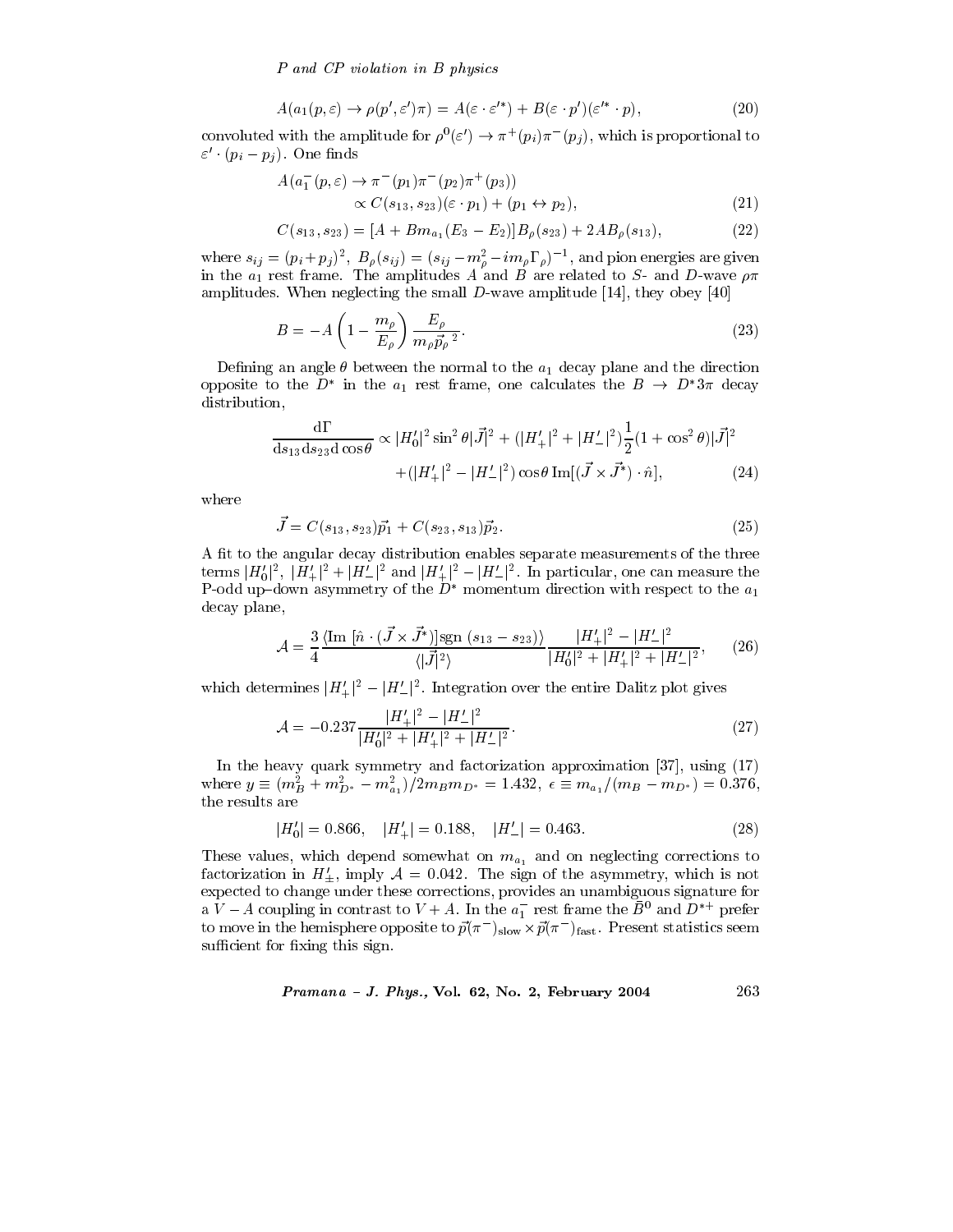### 4. Determining  $2\beta + \gamma$  in CP asymmetries

Both  $\bar{B}^0 \to D^{*+}\rho^-$  and  $\bar{B}^0 \to D^{*+}a_1^-$  belong to a class of processes, which also contains  $\bar{B}^0 \to D^+\pi^-$ ,  $D^{*+}\pi^-$ ,  $D^+\rho^-$  [41], from which the weak phase  $2\beta + \gamma$ can be determined with no hadronic uncertainty. Using the well-measured value of  $\beta$  [5] this would fix  $\gamma$ . The difficulty in these methods lies in having to measure a very small time-dependent interference between  $b \to c\bar{u}d$  and doubly-CKMsuppressed  $\bar{b} \to \bar{u}c\bar{d}$  transitions, where  $|V_{ub}^*V_{cd}/V_{cb}V_{ud}^*| \simeq 0.02$ . In decays to  $D^+\pi^-$ ,  $D^{*+}\pi^-$ ,  $D^+\rho^-$  the resulting analyses are sensitive to the doubly-CKMsuppressed rate, a precise measurement of which is extremely challenging. In the case of decays to two vector mesons,  $\bar{B}^0 \rightarrow D^{*+} \rho^-$ , one avoids the need to determine this small rate by using an interference between helicity amplitudes of CKM-allowed and doubly-CKM-suppressed decays [42]. This requires a detailed angular analysis in addition to time-dependent measurements. The feasibility of using an angular analysis for measuring the helicity amplitudes in the dominant CKM-allowed channel was demonstrated in [35]. It will be more difficult, but not impossible, to measure the time-dependent interference of helicity amplitudes with such disparate magnitudes. Here we will describe this method for determining  $2\beta + \gamma$ , first in  $\bar{B}^0 \to D^{*+} \rho^-$  [42], and then in  $\bar{B}^0 \to D^{*+} a_1^-$  [39] where a discrete ambiguity in the weak phase can be resolved. Our considerations will not depend on an assumption of factorization.

## 4.1  $\bar{B}^0(t) \to D^{*+}\rho^-$

It is convenient to write the amplitude  $A \equiv A(\overline{B}^0 \to D^{*+} (\to D^0 \pi^+) \rho^- (\to \pi^- \pi^0))$ in a linear polarization basis [43], in which the  $D^*$  and  $\rho$  transverse polarizations are either parallel or perpendicular to one another,  $H_{\parallel,\perp} = (H_+ \pm H_-)/\sqrt{2}$ , and to similarly expand  $a \equiv A(B^0 \to D^{*+} \rho^-)$  in terms of  $h_{0,\parallel,\perp}$ :

$$
A = \frac{3}{2\sqrt{2\pi}} (H_0 g_0 + H_{\parallel} g_{\parallel} + i H_{\perp} g_{\perp}),
$$
  
\n
$$
a = \frac{3}{2\sqrt{2\pi}} (h_0 g_0 + h_{\parallel} g_{\parallel} + i h_{\perp} g_{\perp}),
$$
\n(29)

$$
g_0 = \cos \theta_1 \cos \theta_2 , \ g_{\parallel} = \frac{1}{\sqrt{2}} \sin \theta_1 \sin \theta_2 \cos \phi,
$$
  

$$
g_{\perp} = \frac{1}{\sqrt{2}} \sin \theta_1 \sin \theta_2 \sin \phi.
$$
 (30)

The transversity amplitudes can be written as,

$$
H_t = |H_t| \exp(i\Delta_t), \quad h_t = |h_t| \exp(i\delta_t) \exp(i\gamma).
$$
 (31)

The time-dependent rate for  $\bar{B}^0(t) \to D^{*+}\rho^-$  has the general form

$$
\Gamma(t) \propto e^{-\Gamma t} \left[ (|A|^2 + |a|^2) + (|A|^2 - |a|^2) \cos \Delta m t + 2 \operatorname{Im}(e^{-2i\beta} A a^*) \sin \Delta m t \right]
$$
  
= 
$$
e^{-\Gamma t} \sum_{t \le t'} \left( \Lambda_{t t'} + \Sigma_{t t'} \cos \Delta m t + \rho_{t t'} \sin \Delta m t \right) g_t g_t'.
$$
 (32)

### Pramana - J. Phys., Vol. 62, No. 2, February 2004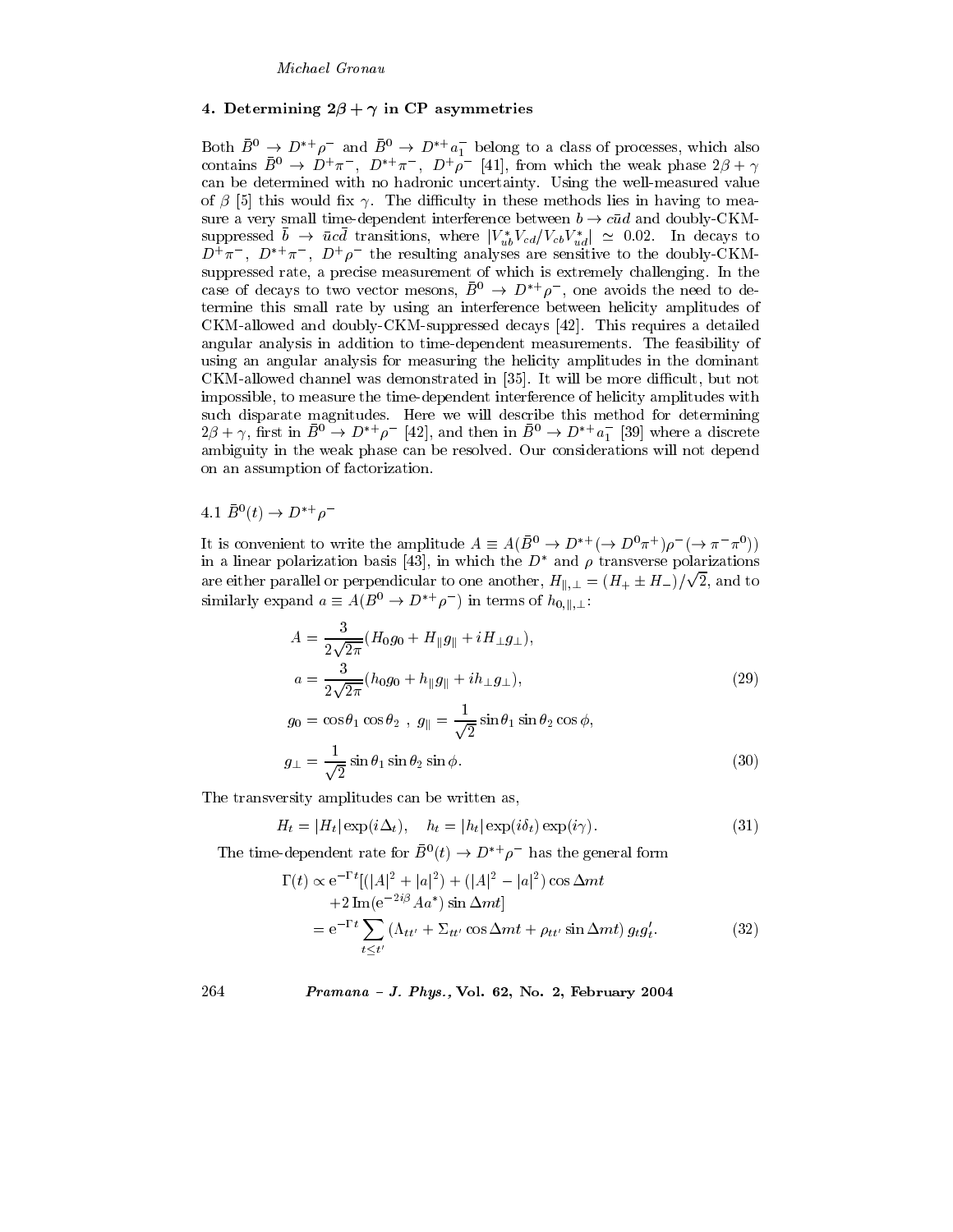Each of the coefficients in the sum can be measured by performing a time-dependent angular analysis. Denoting by  $\Phi \equiv 2\beta + \gamma$ , this determines the following quantities:

$$
|H_t|^2, |H_0||H_{\perp}|\sin(\Delta_0 - \Delta_{\perp}), |H_{\parallel}||H_{\perp}|\sin(\Delta_{\parallel} - \Delta_{\perp}),
$$
  
\n
$$
|H_t||h_t|\sin(\Phi + \Delta_t - \delta_t), \quad (t = 0, \|, \perp),
$$
  
\n
$$
|H_{\perp}|h_0|\cos(\Phi + \Delta_{\perp} - \delta_0) - |H_0|h_{\perp}|\cos(\Phi + \Delta_0 - \delta_{\perp}),
$$
  
\n
$$
|H_{\perp}|h_{\parallel}|\cos(\Phi + \Delta_{\perp} - \delta_{\parallel}) - |H_{\parallel}|h_{\perp}|\cos(\Phi + \Delta_{\parallel} - \delta_{\perp}).
$$
\n(33)

One does not rely on knowledge of the small  $|h_t|^2$  terms [42], in which uncertainties would be large. Decays into the charge-conjugate state  $D^{*-}\rho^+$  determine similar quantities, where  $\Phi$  is replaced by  $-\Phi$ . It is then easy to show that this overall information is sufficient for determining  $\sin \Phi$  up to a sign ambiguity.

4.2 What is new in  $\bar{B}^0(t) \to D^{*+}a_1^-$ ?

The amplitudes  $A' \equiv A(\bar{B}^0 \to D^{*+}(3\pi)^{-}_{a_1})$  and  $a' \equiv A(B^0 \to D^{*+}(3\pi)^{-}_{a_1})$  are written in analogy with  $(29)$ :

$$
A' = \sum_{t=0, \parallel, \perp} H'_t A_t, \quad a' = \sum_{t=0, \parallel, \perp} h'_t A_t.
$$
 (34)

Instead of real functions  $g_t$  of the angular variables, one has calculable *complex* amplitudes  $A_t$  defined in eq. (21), which are functions of corresponding angles [39].<br>One measures  $\Gamma(\bar{B}^0(t) \to D^{*+}(3\pi)_{a_1}^-)$  and  $\Gamma(\bar{B}^0(t) \to D^{*-}(3\pi)_{a_1}^+)$  as a function of  $\theta$  and an angle  $\psi$  that defines the direction of the  $D^*$  decay plane. The complex  $A_t$ , in contrast to the real  $g_t$ , imply that one can measure also interference terms between helicity amplitudes  $H'_t$  and  $h'_{t'}$  in which the cosines and sines in (33) are interchanged. This additional information has the effect of resolving the ambiguity in the sign of  $\sin \Phi$  [39].

The advantage of  $B \to D^*a_1$  in determining unambiguously the CP-violating phase  $2\beta + \gamma$  can be traced back to the parity-odd measurables that occur in this process but not in  $B \to D^*\rho$ . As noted,  $|H_+^{\prime}|^2 - H_-^{\prime}|^2 = 2\text{Re}(H_0^{\prime}H_1^{\prime*})$  is P-odd, and so is  $\text{Im}[e^{2i\beta}(H'_{\parallel}h'^*_{\perp}+H_{\perp}h^*_{\parallel})]$ . These terms, which do not occur in the timedependent rate of  $\bar{B}^0 \to D^{*+} \rho^{-}$ , do occur in  $\bar{B}^0(t) \to D^{*+} a_1^-$  multiplying a P-odd function of  $\theta$ ,  $\cos \theta$  Im  $[(\vec{J} \times \vec{J}^*) \cdot \hat{n}]$ . A practical advantage of  $\vec{B}^- \to D^{*+} a_1^-$  over  $B^0 \rightarrow D^{*+} \rho^-$  is the occurrence of only charged pions in the first process. A slight disadvantage of the first process may be an intrinsic uncertainty in the amplitudes  $A_t$  obtained in (21).

#### 5. Conclusion

Parity-odd measurables in hadronic and photonic B decays were shown to test the chiral structure of weak b quark couplings at tree level and at the one-loop level,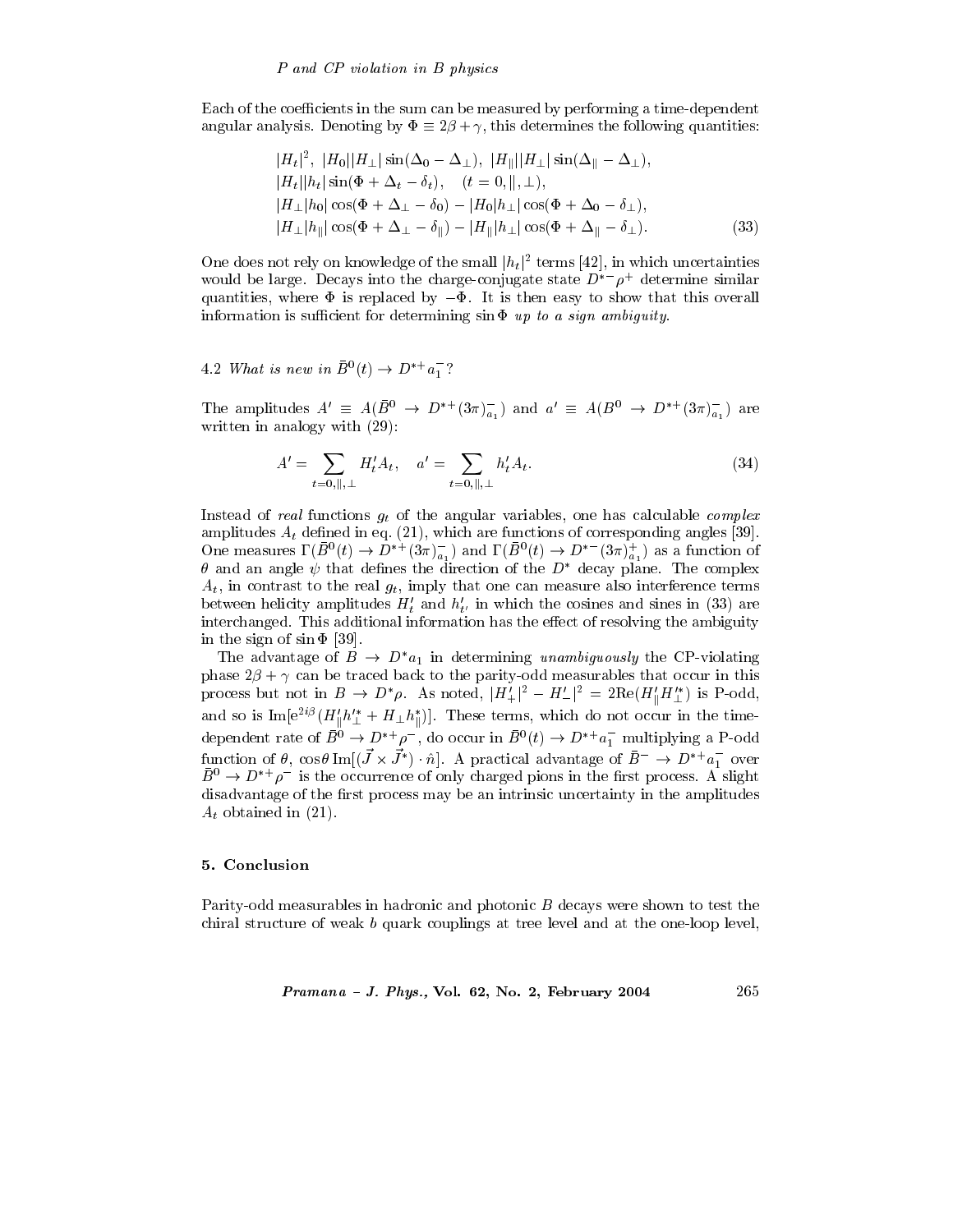respectively. Time-dependent CP asymmetries in  $B \to D^* a_1$  complement measurements in  $B \to D^*\rho$ , and resolve a discrete ambiguity in a clean determination of the CP-violating phase  $2\beta + \gamma$ .

### References

- [1] N Cabibbo, *Phys. Rev. Lett.* **10**, 531 (1963)
- [2] M Kobayashi and T Maskawa, Prog. Theor. Phys. 49, 652 (1973)
- [3] A B Carter and A I Sanda, Phys. Rev. D23, 1567 (1981) I I Bigi and A I Sanda, Nucl. Phys. B193, 85 (1981)
- [4] M Gronau, Phys. Rev. Lett.  $63, 1451$  (1989) D London and R L Peccei, Phys. Lett. B223, 257 (1989)
- [5] BaBar Collaboration: B Aubert et al, Phys. Rev. Lett. 87, 091801 (2001); Phys. Rev. D66, 032003 (2002); Phys. Rev. Lett. 89, 201802 (2002) Belle Collaboration: K Abe et al, Phys. Rev. Lett. 87, 091802 (2001); Phys. Rev. D66, 032007 (2002); Phys. Rev. D66, 071102 (2002)
- [6] BaBar Collaboration: B Aubert et al, Phys. Rev. Lett. 89, 281802 (2002) Belle Collaboration: K Abe et al, Phys. Rev. D68, 012003 (2003)
- [7] Belle Collaboration: K Abe et al, Phys. Rev. Lett.  $90$ , 131803 (2003) BaBar Collaboration: B Aubert et al. hep-ex/0311032
- [8] M Gronau and J L Rosner, Phys. Rev. D65, 013004 (2001); Phys. Rev. D65, 093012  $(2002);$  Phys. Rev. D66, 053003  $(2002)$ M Gronau, Phys. Lett. **B557**, 198 (2003)
- [9] R Fleischer, *Phys. Lett.* **B459**, 306 (1999) M Gronau and J L Rosner, Phys. Lett. B482, 71 (2000); Phys. Rev. D65, 113008  $(2002)$
- [10] M Gronau and D London, *Phys. Rev. Lett.*  $65, 3381$  (1990) H J Lipkin, Y Nir, H R Quinn and A Snyder, Phys. Rev. D44, 1454 (1991) M Gronau, Phys. Lett. B265, 389 (1991)
- [11] M Gronau, O F Hernández, D London and J L Rosner, Phys. Rev. D50, 4529 (1994); *Phys. Rev.* **D52**, 6374 (1995)
- [12] M Beneke, G Buchalla, M Neubert and C T Sachrajda, Phys. Rev. Lett. 83, 1914  $(1999);$  *Nucl. Phys.* **B606**, 245  $(2001)$ Y Y Keum, H N Li and A I Sanda, Phys. Lett. B504, 6 (2001); Phys. Rev. D63, 054008 (2001)
- [13] J C Pati and A Salam, Phys. Rev. D10, 275 (1974) R N Mohapatra and J C Pati, Phys. Rev. D11, 566 (1975)
- [14] Particle Data Group: K Hagiwara et al, Phys. Rev. D66, 010001 (2002)
- [15] R N Mohapatra and A Pérez-Lorenzana, Phys. Rev. D66, 135005 (2002)
- [16] M Gronau, B Decays ed. S Stone (World Scientific, Singapore, 1994) p. 644
- [17] M Gronau, Proc. Fourth Int. Conf. on B Physics and CP Violation, Ago Town, Japan, Feb. 2001, edited by T Ohshima and A I Sanda (World Scientific, 2001) p. 13 R Fleischer, Proc. Ninth Int. Sym. on Heavy Flavor Physics, Pasadena, California, 2001; AIP Conf. Proc. 618, 266 (2002) M Neubert, Proc. 20th Int. Sym. on lepton and photon interactions at high energies, Rome, Italy, 2001, *Int. J. Mod. Phys.* **A17**, 2936 (2002)
- [18] T Hurth, Rev. Mod. Phys.  $75, 1159$  (2003)
- [19] M Gronau and D Pirjol, Phys. Rev. D66, 054008 (2002)
- [20] K Fujikawa and A Yamada, Phys. Rev.  $D49$ , 5890 (1994)